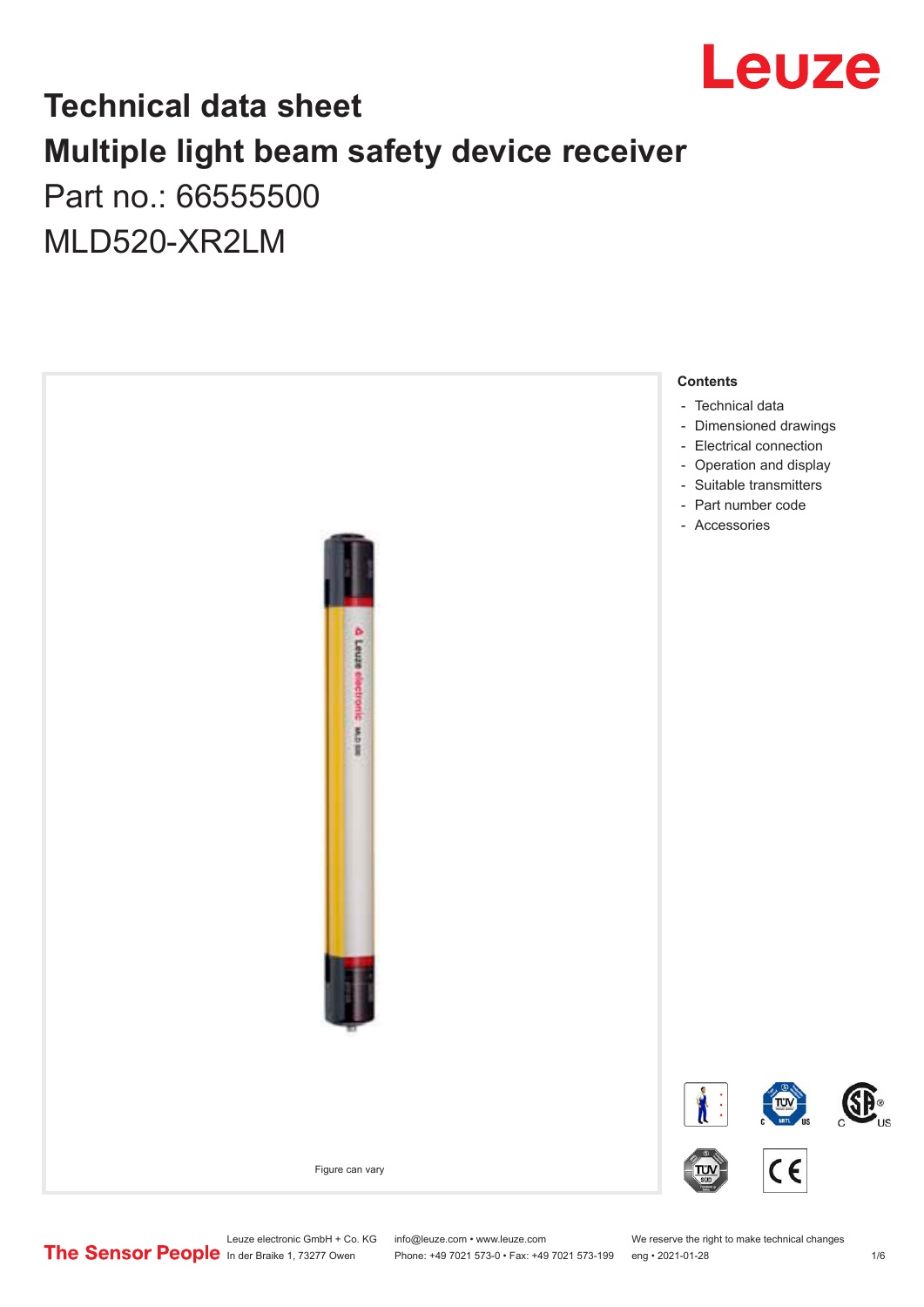## <span id="page-1-0"></span>**Technical data**

# Leuze

#### **Basic data**

| <b>Series</b>          | <b>MLD 500</b>                                |
|------------------------|-----------------------------------------------|
| Device type            | Receiver                                      |
| <b>Special version</b> |                                               |
| <b>Special version</b> | Integrated status indicator                   |
|                        | Reflective element for laser alignment<br>aid |

#### **Functions**

**Functions Functions Contactor monitoring (EDM), selectable** Start/restart interlock (RES), selectable

#### **Characteristic parameters**

| <b>Type</b>            | 4, IEC/EN 61496           |
|------------------------|---------------------------|
| <b>SIL</b>             | 3, IEC 61508              |
| <b>SILCL</b>           | 3, IEC/EN 62061           |
| Performance Level (PL) | e, EN ISO 13849-1         |
| MTTF <sub>a</sub>      | 204 years, EN ISO 13849-1 |
| $PFH_{n}$              | 6.6E-09 per hour          |
| Mission time $T_M$     | 20 years, EN ISO 13849-1  |
| Category               | 4, EN ISO 13849           |
|                        |                           |

2 Piece(s) **Beam spacing** 500 mm

#### **Optical data**

| <b>Number of beams</b> |  |
|------------------------|--|
| Beam spacing           |  |

#### **Electrical data**

| <b>Protective circuit</b> |                               | Overvoltage protection        |
|---------------------------|-------------------------------|-------------------------------|
|                           |                               | Short circuit protected       |
|                           |                               |                               |
|                           | Performance data              |                               |
|                           | Supply voltage U <sub>p</sub> | 24 V, DC, -20  20 %           |
|                           | Current consumption, max.     | 150 mA, Without external load |
|                           | <b>Fuse</b>                   | External with max, 3 A        |
|                           |                               |                               |
|                           |                               |                               |

#### **Inputs**

**Number of digital switching inputs** 3 Piece(s)

| <b>Switching inputs</b>      |                         |
|------------------------------|-------------------------|
| <b>Type</b>                  | Digital switching input |
| Switching voltage high, min. | 18 2 V                  |
| Switching voltage low, max.  | 2.5V                    |
| Switching voltage, typ.      | 23V                     |
| Voltage type                 | DC.                     |
| Switching current, max.      | 5 <sub>m</sub> A        |

(RES)

(EDM)

#### **Digital switching input 1 Assignment** Connection 1, pin 1 **Function Control input for start/restart interlock**

**Digital switching input 2 Assignment** Connection 1, pin 3 **Function Control input for contactor monitoring** 

**Digital switching input 3**

**Connection 1, pin 4 Function** Control input for start/restart interlock (RES)

#### **Outputs**

| Number of safety-related switching 2 Piece(s) |  |
|-----------------------------------------------|--|
| outputs (OSSDs)                               |  |
| $\mathbf{N}$                                  |  |

switching outputs 1 Piece(s)

#### **Safety-related switching outputs**

| <b>Type</b>                  | Safety-related switching output OSSD |
|------------------------------|--------------------------------------|
| Switching voltage high, min. | 18.2 V                               |
| Switching voltage low, max.  | 2.5V                                 |
| Switching voltage, typ.      | 23 V                                 |
| Voltage type                 | DC.                                  |
| Current load, max.           | 380 mA                               |
| <b>Load inductivity</b>      | 2,200,000 µH                         |
| Load capacity                | $0.3 \mu F$                          |
| Residual current, max.       | $0.2 \text{ mA}$                     |
| Residual current, typ.       | $0.002 \, \text{mA}$                 |
| Voltage drop                 | 1 <sub>V</sub>                       |
|                              |                                      |

| Safety-related switching output 1 |                     |
|-----------------------------------|---------------------|
| Assignment                        | Connection 1, pin 6 |
| <b>Switching element</b>          | Transistor, PNP     |

### **Safety-related switching output 2**

| Assignment               | Connection 1, pin 5 |
|--------------------------|---------------------|
| <b>Switching element</b> | Transistor, PNP     |

#### **Switching outputs**

| <b>Type</b>                  | Digital switching output       |
|------------------------------|--------------------------------|
| Switching voltage high, min. | 18.2 V                         |
| Switching voltage low, max.  | 2.5V                           |
| Switching voltage, typ.      | 23 V                           |
| Voltage type                 | DC                             |
| <b>Switching output 1</b>    |                                |
| <b>Assignment</b>            | Connection 1, pin 1            |
| <b>Switching element</b>     | Transistor, PNP                |
| <b>Function</b>              | "State of OSSDs" signal output |
|                              |                                |

#### **Timing**

| <b>Response time</b>      | $25 \,\mathrm{ms}$ |
|---------------------------|--------------------|
| <b>Restart delay time</b> | $100 \text{ ms}$   |

#### **Connection**

| Number of connections |                                               | 1 Piece(s)          |
|-----------------------|-----------------------------------------------|---------------------|
|                       | <b>Connection 1</b>                           |                     |
|                       | <b>Function</b>                               | Machine interface   |
|                       | Type of connection                            | Connector           |
|                       | <b>Thread size</b>                            | M <sub>12</sub>     |
|                       | <b>Material</b>                               | Metal               |
|                       | No. of pins                                   | 8-pin               |
|                       | <b>Cable properties</b>                       |                     |
|                       | Permissible conductor cross<br>section, typ.  | $0.25 \text{ mm}^2$ |
|                       | Length of connection cable, max.              | $100 \text{ m}$     |
|                       | Permissible cable resistance to<br>load, max. | $200 \Omega$        |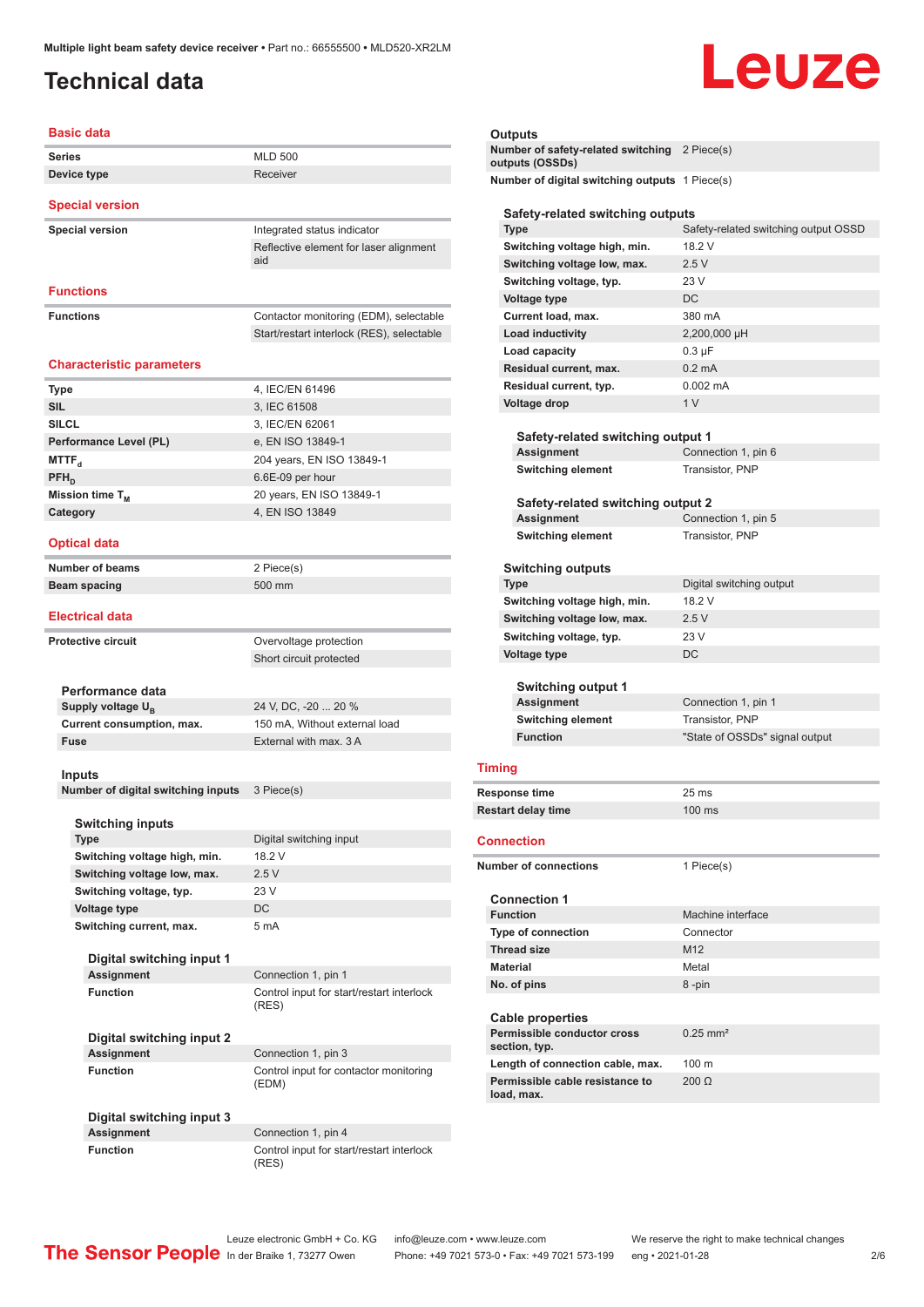## <span id="page-2-0"></span>**Technical data**

## Leuze

#### **Mechanical data**

| Dimension (W x H x L)    | 52 mm x 600 mm x 64.7 mm |
|--------------------------|--------------------------|
| <b>Housing material</b>  | Metal                    |
| <b>Metal housing</b>     | Aluminum                 |
| Lens cover material      | Plastic / PMMA           |
| Material of end caps     | Diecast zinc             |
| Net weight               | $1,400$ q                |
| <b>Housing color</b>     | Yellow, RAL 1021         |
| <b>Type of fastening</b> | Groove mounting          |
|                          | Swivel mount             |
|                          |                          |

#### **Operation and display**

| Type of display                | LED        |
|--------------------------------|------------|
| <b>Number of LEDs</b>          | 1 Piece(s) |
| <b>Environmental data</b>      |            |
| Ambient temperature, operation | $-3055$ °C |
| Ambient temperature, storage   | $-4075 °C$ |

| Degree of protection         | IP 67          |  |
|------------------------------|----------------|--|
| <b>Protection class</b>      | III            |  |
| <b>Certifications</b>        | c CSA US       |  |
|                              | c TÜV NRTL US  |  |
|                              | TÜV Süd        |  |
| <b>US patents</b>            | US 6,418,546 B |  |
|                              | US 7,741,595 B |  |
|                              |                |  |
| <b>Classification</b>        |                |  |
|                              |                |  |
| <b>Customs tariff number</b> | 85365019       |  |
| eCl@ss $5.1.4$               | 27272703       |  |
| eCl@ss 8.0                   | 27272703       |  |
| eCl@ss 9.0                   | 27272703       |  |
| eCl@ss 10.0                  | 27272703       |  |
| eCl@ss 11.0                  | 27272703       |  |
| <b>ETIM 5.0</b>              | EC001832       |  |

**ETIM 7.0** EC001832

**Certifications**

## **Dimensioned drawings**

**Relative humidity (non-condensing)** 0 ... 95 %

All dimensions in millimeters



## **Electrical connection**

#### **Connection 1**

| <b>Function</b>    | Machine interface |
|--------------------|-------------------|
| Type of connection | Connector         |
| <b>Thread size</b> | M12               |
| <b>Type</b>        | Male              |
| <b>Material</b>    | Metal             |
| No. of pins        | 8-pin             |
| Encoding           | A-coded           |

#### **Pin Pin assignment Conductor Conductor Color**

| 1              | RES/OSSD status signal | White        |
|----------------|------------------------|--------------|
| $\overline{2}$ | $+24V$                 | <b>Brown</b> |
| 3              | <b>EDM</b>             | Green        |
| $\overline{4}$ | <b>MODE</b>            | Yellow       |
| 5              | OSSD <sub>2</sub>      | Gray         |
| 6              | OSSD1                  | Pink         |
| 7              | 0 V                    | <b>Blue</b>  |
| 8              | n.c.                   | Red          |



Leuze electronic GmbH + Co. KG info@leuze.com • www.leuze.com We reserve the right to make technical changes<br>
The Sensor People in der Braike 1, 73277 Owen Phone: +49 7021 573-0 • Fax: +49 7021 573-199 eng • 2021-01-28 Phone: +49 7021 573-0 • Fax: +49 7021 573-199 eng • 2021-01-28 3/6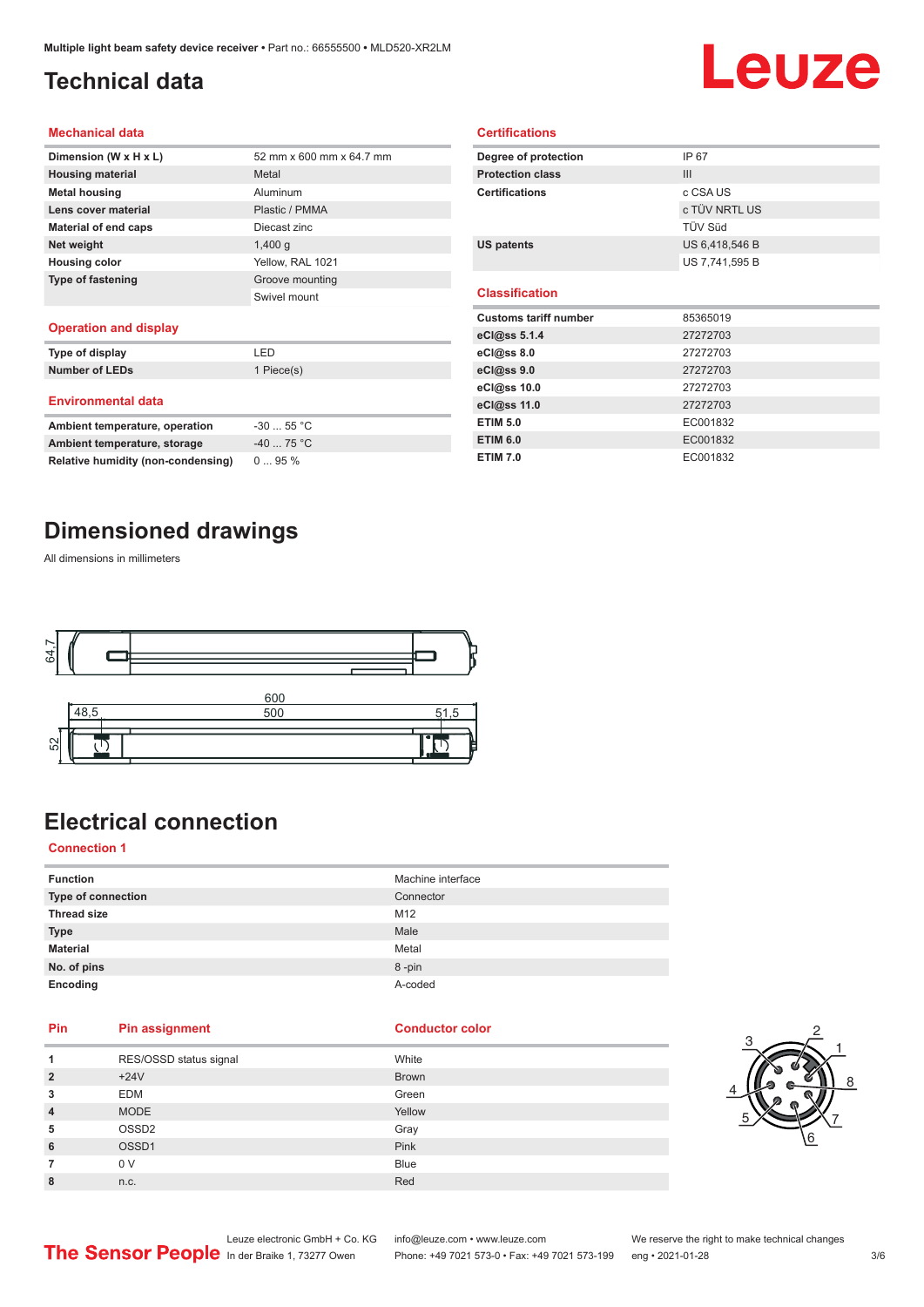## <span id="page-3-0"></span>**Operation and display**

## **Leuze**

| <b>LED</b>     | <b>Display</b>           | <b>Meaning</b>                                       |
|----------------|--------------------------|------------------------------------------------------|
|                | Red, continuous light    | OSSD off.                                            |
|                | Green, continuous light  | OSSD on                                              |
|                | Red, flashing, 1 Hz      | External error                                       |
|                | Red, flashing, 10 Hz     | Internal error                                       |
|                | Green, flashing, 1 Hz    | Weak signal, device not optimally aligned or soiled. |
| $\overline{2}$ | Yellow, continuous light | Start/restart interlock locked.                      |

## **Suitable transmitters**

| Part no. | <b>Designation</b> | <b>Article</b>                                      | <b>Description</b>                                                                                                                                                              |
|----------|--------------------|-----------------------------------------------------|---------------------------------------------------------------------------------------------------------------------------------------------------------------------------------|
| 66502500 | MLD500-XT2L        | Multiple light beam<br>safety device<br>transmitter | Special version: Integrated laser alignment aid<br>Operating range: 20  70 m<br>Number of beams: 2 Piece(s)<br>Beam spacing: 500 mm<br>Connection: Connector, M12, Metal, 5-pin |

## **Part number code**

| <b>MLD</b> | Part designation: MLDxyy-zab/t<br>Multiple light beam safety device                                                                                                                                                                                                                               |
|------------|---------------------------------------------------------------------------------------------------------------------------------------------------------------------------------------------------------------------------------------------------------------------------------------------------|
| x          | <b>Series</b><br>3: MLD 300<br>5: MLD 500                                                                                                                                                                                                                                                         |
| уу         | <b>Function classes</b><br>00: transmitter<br>10: automatic restart<br>12: external testing<br>20: EDM/RES<br>30: muting<br>35: timing controlled 4-sensor muting                                                                                                                                 |
| z          | Device type<br>T: transmitter<br>R: receiver<br>RT: transceiver<br>xT: transmitter with high range<br>xR: receiver for high range                                                                                                                                                                 |
| a          | Number of beams                                                                                                                                                                                                                                                                                   |
| b          | Option<br>L: integrated laser alignment aid (for transmitter/receiver)<br>M: integrated status indicator (MLD 320, MLD 520) or integrated status and muting indicator (MLD 330, MLD 335, MLD 510/A, MLD 530,<br>MLD 535)<br>E: connection socket for external muting indicator (AS-i models only) |
| /t         | Safety-related switching outputs (OSSDs), connection technology<br>-: transistor output, M12 plug<br>A: integrated AS-i interface, M12 plug, (safety bus system)                                                                                                                                  |
|            | <b>Note</b>                                                                                                                                                                                                                                                                                       |
|            | $\&$ A list with all available device types can be found on the Leuze website at www.leuze.com.                                                                                                                                                                                                   |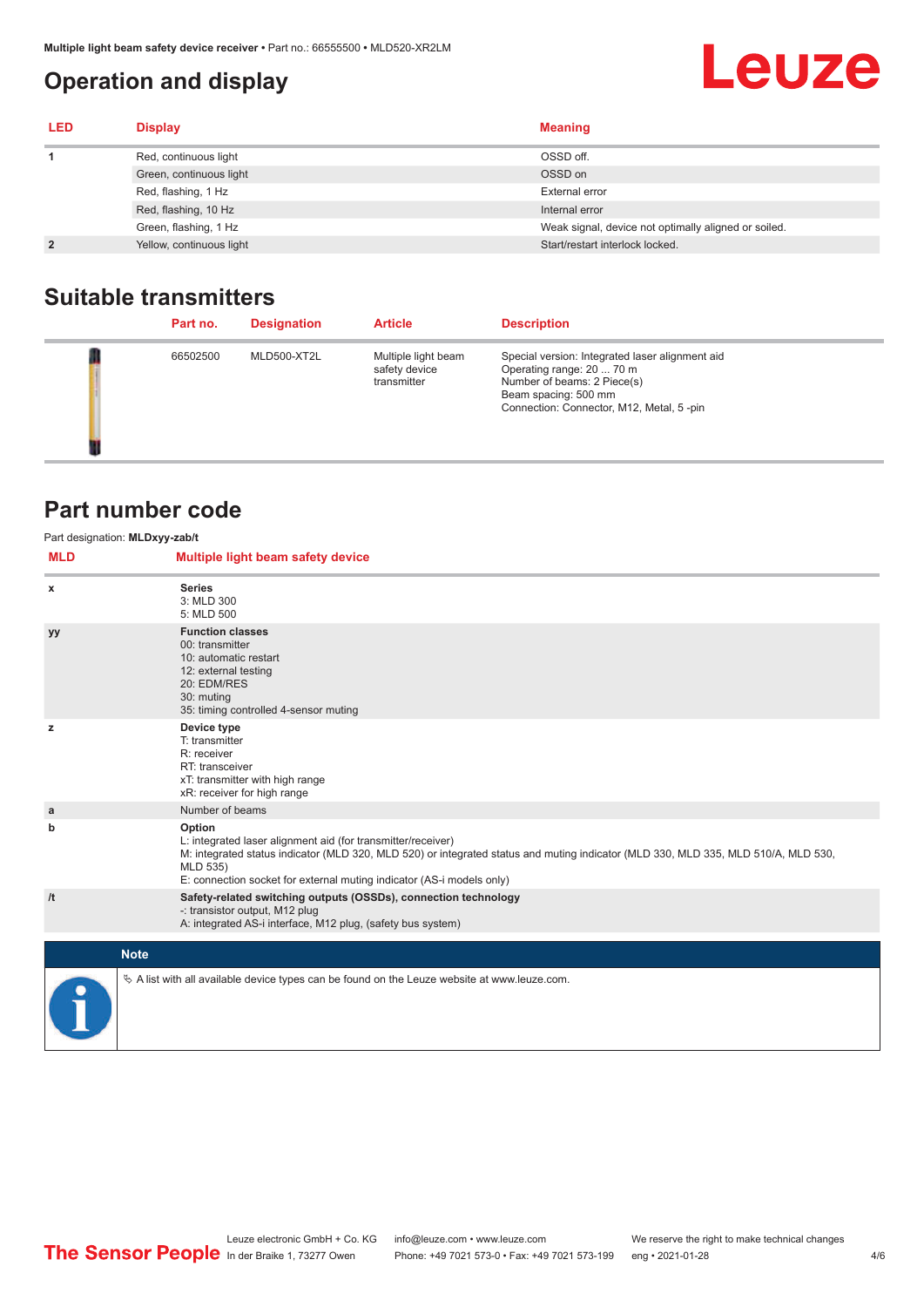## **Accessories**



## Connection technology - Connection cables

|  | Part no. | <b>Designation</b> | <b>Article</b>   | <b>Description</b>                                                                                                                                           |
|--|----------|--------------------|------------------|--------------------------------------------------------------------------------------------------------------------------------------------------------------|
|  | 50135129 | KD S-M12-8A-P1-100 | Connection cable | Connection 1: Connector, M12, Axial, Female, A-coded, 8-pin<br>Connection 2: Open end<br>Shielded: Yes<br>Cable length: 10,000 mm<br>Sheathing material: PUR |
|  | 50135130 | KD S-M12-8A-P1-150 | Connection cable | Connection 1: Connector, M12, Axial, Female, A-coded, 8-pin<br>Connection 2: Open end<br>Shielded: Yes<br>Cable length: 15,000 mm<br>Sheathing material: PUR |
|  | 50135131 | KD S-M12-8A-P1-250 | Connection cable | Connection 1: Connector, M12, Axial, Female, A-coded, 8-pin<br>Connection 2: Open end<br>Shielded: Yes<br>Cable length: 25,000 mm<br>Sheathing material: PUR |
|  | 50135132 | KD S-M12-8A-P1-500 | Connection cable | Connection 1: Connector, M12, Axial, Female, A-coded, 8-pin<br>Connection 2: Open end<br>Shielded: Yes<br>Cable length: 50,000 mm<br>Sheathing material: PUR |

## Mounting technology - Swivel mounts

| Part no. | <b>Designation</b> | <b>Article</b>       | <b>Description</b>                                                                                                                                          |
|----------|--------------------|----------------------|-------------------------------------------------------------------------------------------------------------------------------------------------------------|
| 560340   | BT-SET-240BC       | Mounting bracket set | Fastening, at system: Through-hole mounting<br>Mounting bracket, at device: Clampable<br>Type of mounting device: Turning, 240°<br>Material: Metal          |
| 540350   | BT-SET-240BC-E     | Mounting bracket set | Fastening, at system: Through-hole mounting<br>Mounting bracket, at device: Clampable<br>Type of mounting device: Turning, 240°<br>Material: Metal, Plastic |

### Services

| Part no. | <b>Designation</b> | <b>Article</b>                               | <b>Description</b>                                                                                                                                                                                                                                                                                                                                                                                                                                                                                      |
|----------|--------------------|----------------------------------------------|---------------------------------------------------------------------------------------------------------------------------------------------------------------------------------------------------------------------------------------------------------------------------------------------------------------------------------------------------------------------------------------------------------------------------------------------------------------------------------------------------------|
| S981050  | CS40-I-140         | Safety inspection<br>"Safety light barriers" | Details: Checking of a safety light barrier application in accordance with<br>current standards and quidelines. Inclusion of the device and machine data in<br>a database, production of a test log per application.<br>Conditions: It must be possible to stop the machine, support provided by<br>customer's employees and access to the machine for Leuze employees must<br>be ensured.<br>Restrictions: Travel costs and accommodation expenses charged separately<br>and according to expenditure. |